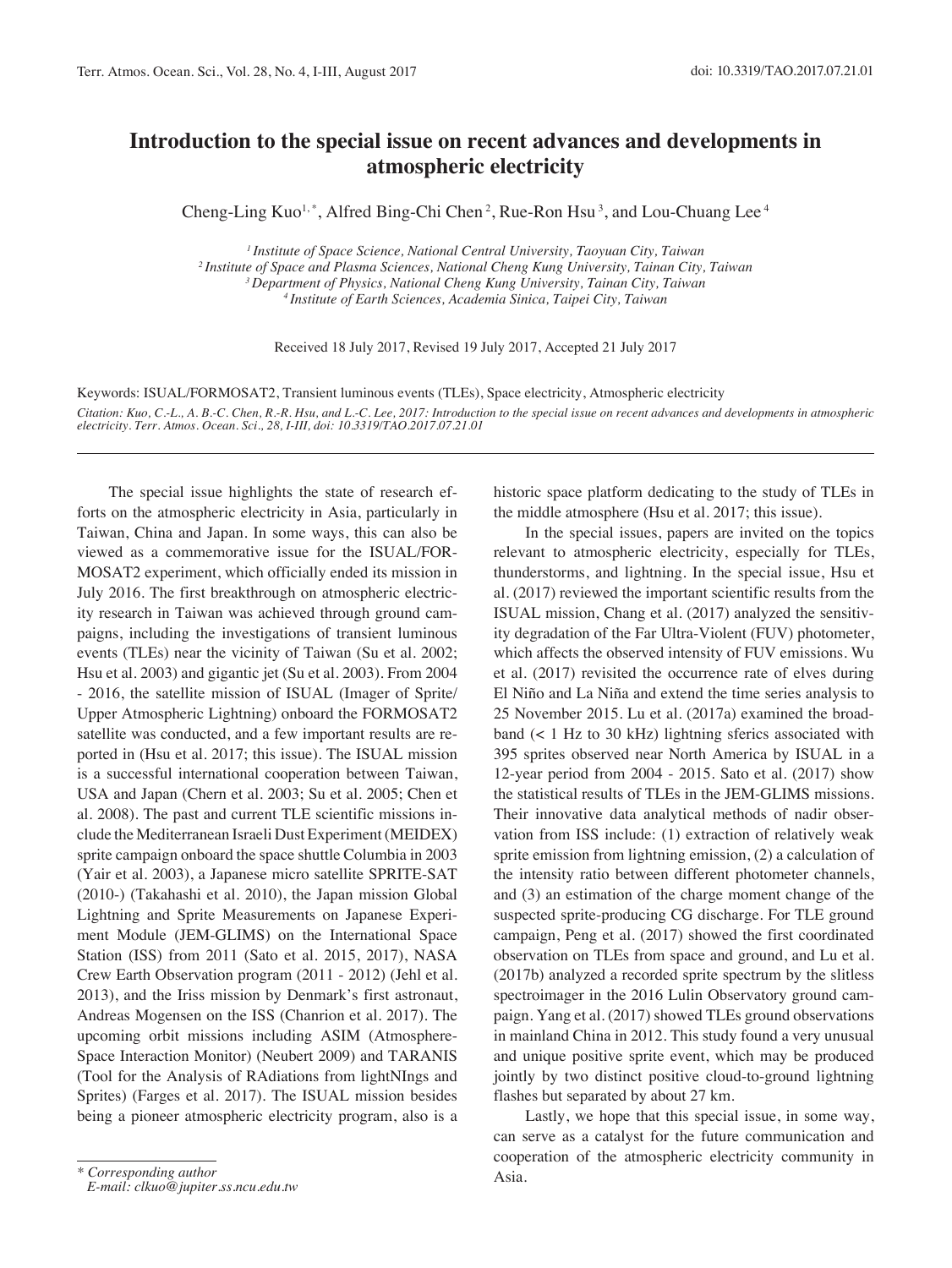## **References**

- Chang, S.-C., R.-R. Hsu, H.-T. Su, A. B. Chen, C.-L. Kuo, J.-K. Chou, Y.-J. Wu, and K.-M. Peng, 2017: ISUAL Imager and far-ultraviolet spectrophotometer degradation. *Terr. Atmos. Ocean. Sci.*, **28**, 563-569, doi: 10.3319/TAO.2016.08.26.01. [\[Link](http://dx.doi.org/10.3319/TAO.2016.08.26.01)]
- Chanrion, O., T. Neubert, A. Mogensen, Y. Yair, M. Stendel, R. Singh, and D. Siingh, 2017: Profuse activity of blue electrical discharges at the tops of thunderstorms. *Geophys. Res. Lett.*, **44**, 496-503, doi: 10.1002/2016gl071311. [\[Link](http://dx.doi.org/10.1002/2016gl071311)]
- Chen, A.-B., C.-L. Kuo, Y.-J. Lee, H.-T. Su, R.-R. Hsu, J.-L. Chern, H.-U. Frey, S.-B. Mende, Y. Takahashi, H. Fukunishi, Y.-S. Chang, T.-Y. Liu, and L.-C. Lee, 2008: Global distributions and occurrence rates of transient luminous events. *J. Geophys. Res.*, **113**, doi: 10.1029/2008ja013101. [[Link\]](http://dx.doi.org/10.1029/2008ja013101)
- Chern, J.-L., R.-R. Hsu, H.-T. Su, S.-B. Mende, H. Fukunishi, Y. Takahashi, and L.-C. Lee, 2003: Global survey of upper atmospheric transient luminous events on the ROCSAT-2 satellite. *J. Atmos. Sol.-Terr. Phys.*, **65**, 647-659, doi: 10.1016/s1364-6826(02)00317-6. [\[Link](http://dx.doi.org/10.1016/s1364-6826(02)00317-6)]
- Farges, T., E. Blanc, P. Hébert, F. Le Mer-Dachard, K. Ravel, and S. Gaillac, 2017: MicroCameras and Photometers (MCP) on board TARANIS satellite. *Geophys Res Abstr.*, **19**, EGU2017-6024.
- Hsu, R.-R., H. T. Su, A. B. Chen, L. C. Lee, M. Asfur, C. Price, and Y. Yair, 2003: Transient luminous events in the vicinity of Taiwan. *J. Atmos. Sol.-Terr. Phys.*, **65**, 561-566, doi: 10.1016/s1364-6826(02)00320-6. [\[Link](http://dx.doi.org/10.1016/s1364-6826(02)00320-6)]
- Hsu, R.-R., H.-T. Su, A. B.-C. Chen, and C.-L. Kuo, 2017: Selected results from the ISUAL/FORMOSAT2 mission. *Terr. Atmos. Ocean. Sci.*, **28**, 525-544, doi: 10.3319/TAO.2016.08.23.01. [\[Link](http://dx.doi.org/10.3319/TAO.2016.08.23.01)]
- Jehl, A., T. Farges, and E. Blanc, 2013: Color pictures of sprites from non-dedicated observation on board the International Space Station. *J. Geophys. Res.*, **118**, 454-461, doi: 10.1029/2012ja018144. [\[Link](http://dx.doi.org/10.1029/2012ja018144)]
- Lu, G., S. A. Cummer, A. B. Chen, F. Lyu, D. Li, F. Liu, R.-R. Hsu, and H.-T. Su, 2017a: Analysis of lightning strokes associated with sprites observed by ISUAL in the vicinity of North America. *Terr. Atmos. Ocean. Sci.*, **28**, 583-595, doi: 10.3319/TAO.2017.03.31.01.  $[Link]$  $[Link]$
- Lu, M.-R., P.-Y. Chen, C.-L. Kuo, C.-C. Chou, B.-X. Wu, S. Abe, H.-T. Su, R.-R. Hsu, S.-H. Wang, N.-H. Lin, and L.-C. Lee, 2017b: Recent work on sprite spectrum in Taiwan. *Terr. Atmos. Ocean. Sci.*, **28**, 625-636, doi: 10.3319/TAO.2016.08.26.02. [\[Link](http://dx.doi.org/10.3319/TAO.2016.08.26.02)]
- Neubert, T., N. B. Crosby, T.-Y. Huang, and M. J. Rycroft, 2009: ASIM—an Instrument Suite for the Internation-

al Space Station. *AIP Conference Proceedings*, **1118**, 8-12, doi: 10.1063/1.3137718. [\[Link](http://dx.doi.org/10.1063/1.3137718)]

- Peng, K.-M., R.-R. Hsu, H.-T. Su, A. Chen, J.-K. Chou, S.- C. Chang, Y.-J. Wu, C.-L. Hung, I.-C. Yang, and S.-H. Tsai, 2017: Transient luminous event coordinated observations using FORMOSAT-2 satellite and Taiwan sprites campaign. *Terr. Atmos. Ocean. Sci.*, **28**, 597- 608, doi: 10.3319/TAO.2016.09.21.03. [\[Link\]](http://dx.doi.org/10.3319/TAO.2016.09.21.03)
- Sato, M., T. Ushio, T. Morimoto, M. Kikuchi, H. Kikuchi, T. Adachi, M. Suzuki, A. Yamazaki, Y. Takahashi, U. Inan, I. Linscott, R. Ishida, Y. Sakamoto, K. Yoshida, Y. Hobara, T. Sano, T. Abe, M. Nakamura, H. Oda, and Z.-I. Kawasaki, 2015: Overview and early results of the Global Lightning and Sprite Measurements mission. *J. Geophys. Res.*, **120**, 3822-3851, doi: 10.1002/2014jd022428. [\[Link](http://dx.doi.org/10.1002/2014jd022428)]
- Sato, M., T. Adachi, T. Ushio, T. Morimoto, M. Kikuchi, H. Kikuchi, M. Suzuki, A. Yamazaki, Y. Takahashi, R. Ishida, Y. Sakamoto, K. Yoshida, and Y. Hobara, 2017: Sprites identification and their spatial distributions in JEM-GLIMS nadir observations. *Terr. Atmos. Ocean. Sci.*, **28**, 545-561, doi: 10.3319/TAO.2016.09.21.02. [\[Link](http://dx.doi.org/10.3319/TAO.2016.09.21.02)]
- Su, H.-T., R.-R. Hsu, A. B.-C. Chen, Y.-J. Lee, and L.- C. Lee, 2002: Observation of sprites over the Asian continent and over oceans around Taiwan. *Geophys. Res. Lett.*, **29**, 3-1-3-4, doi: 10.1029/2001GL013737. [\[Link](http://dx.doi.org/10.1029/2001GL013737)]
- Su, H.-T., R.-R. Hsu, A.-B. Chen, Y.-C. Wang, W.-S. Hsiao, W.-C. Lai, L.-C. Lee, M. Sato, and H. Fukunishi, 2003: Gigantic jets between a thundercloud and the ionosphere. *Nature*, **423**, 974-976, doi: 10.1038/ nature $01759$ . [\[Link](http://dx.doi.org/10.1038/nature01759)]
- Su, H.-T., R. Hsu, A. B. Chen, L. Lee, S. B. Mende, H. U. Frey, H. Fukunishi, Y. Takahashi, and C. Kuo, 2005: Key results from the first fourteen months of ISUAL experiment, AGU Fall Meeting Abstracts, 11, 01.
- Takahashi, Y., K. Yoshida, Y. Sakamoto, and T. Sakamoi, 2010: SPRITE-SAT: A University Small Satellite for Observation of High-Altitude Luminous Events. In: Sandau, R., H.-P. Roeser and A. Valenzuela (Eds.), Small Satellite Missions for Earth Observation: New Developments and Trends, Springer Berlin Heidelberg, Berlin, Heidelberg, 197-206, doi: 10.1007/978-3-642- 03501-2\_18. [\[Link](http://dx.doi.org/10.1007/978-3-642-03501-2_18)]
- Wu, Y.-J., R.-R. Hsu, A. B.-C. Chen, H.-T. Su, S.-C. Chang, J.-K. Chou, Y.-J. Lee, and K.-M. Peng, 2017: Revisiting oceanic elves and lightning occurrence rate during El Niño and La Niña episodes over a 10-year time frame. *Terr. Atmos. Ocean. Sci.*, **28**, 571-581, doi: 10.3319/TAO.2016.07.28.01. [[Link\]](http://dx.doi.org/10.3319/TAO.2016.07.28.01)
- Yair, Y., C. Price, Z. Levin, J. Joseph, P. Israelevitch, A. Devir, M. Moalem, B. Ziv, and M. Asfur, 2003: Sprite observations from the space shuttle during the